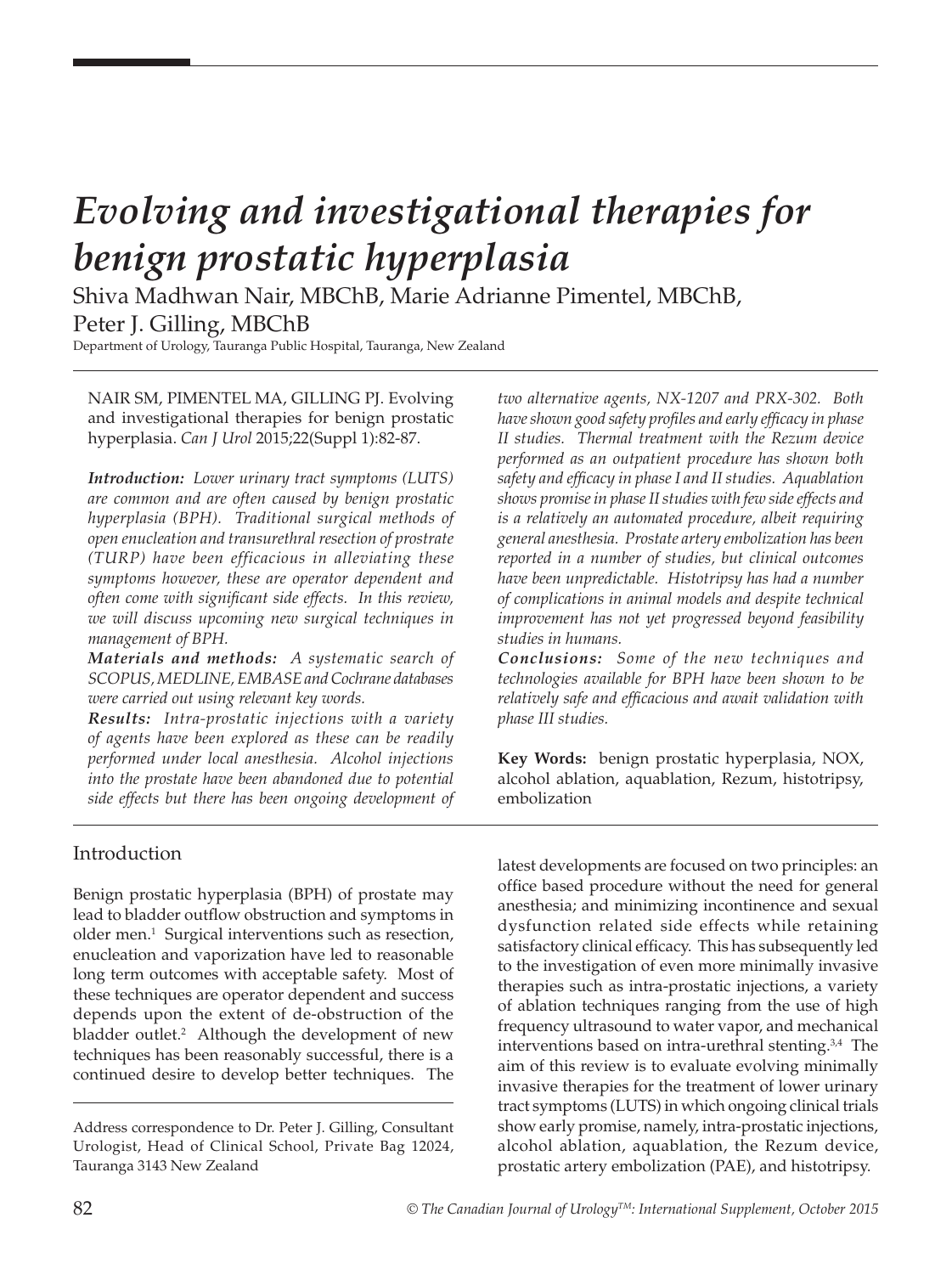#### Intra-prostatic injections

Intra-prostatic injections have been used in the treatment of BPH for decades; however two drugs which have shown particular promise recently are NX-1207 and PRX-302. Administration of NX-1207 is guided by transrectal ultrasound, whilst PRX-302 is a transperineal or transrectal TRUS guided intraprostatic injection, with a short course of pre and post procedure prophylactic antibiotics.<sup>5,6</sup> NX-1207 is a protein which reduces prostate volume at a cellular level by inducing apoptosis, the exact mechanism of which has not been published by its manufacturer, Nymox Pharmaceutical Corporation.<sup>5,7</sup> NX-1207 is currently undergoing phase III clinical trials but two phase II multicenter studies with 175 and 85 men (severe LUTS and prostate volume 30 mL-70 mL), have shown statistically significant improvements in American Urological Association Symptom Index (AUASI) scores and prostate volume.<sup>5,8</sup> Prostate volume reduction of 6.8 mL led to improvements in AUASI scores ranging from 9.4 to 11 points at 3 months to  $6.5$  years.<sup>5</sup> In addition,  $> 50\%$  of participants in all phase I and II trials did not require any further surgical intervention for BPH at 5 year follow up. Minimal complications have been reported, limited to those universal to all transrectal procedures – mild hematuria, dysuria or infection – and no significant difference has been shown when compared to placebo or equivalent transrectal procedures. No sexual dysfunction or urinary incontinence has been reported.<sup>5,7</sup>

Similarly, PRX-302, also known as topsalysin, reduces prostate volume by inducing cell death. It is activated by enzymatically active prostatespecific antigen (PSA) within prostate tissue, and the subsequent formation of a transmembrane heptameric pore leads to apoptosis.<sup>6</sup> A small phase II study (18 patients) and a larger phase IIB study with 92 patients have been conducted.<sup>6,9</sup> In the phase IIB trial which was a placebo controlled study, men with severe IPSS and prostate volume 30 mL-100 mL were included.<sup>6</sup> Although no significant difference in prostate volume was noted, there was a significant decrease in IPSS by 9 points compared to 6 points in the vehicle group at 90 days. This difference however, was not statistically significant at 12 months. Complications were limited to both transient and at most, moderate severity such as dysuria, micturition urgency and/or frequency, perineal pain and mild hematuria.6 Again, no sexual function-related side effects were reported and initial phase I and II studies showed no difference in erectile function scores at baseline and follow up at 12 months. $6.9$ 

The main benefit of PRX-302 and NX-1207 lies in the relative ease of performing the procedure which can be performed by most urologists without a need for special training or special equipment, and the lack of side effects.<sup>5</sup> NX-1207 seems to be favorable as an office based catheter free procedure, and the results from the ongoing two large phase III studies should provide answers for durability of efficacy.

Alcohol ablation, also known as transurethral ethanol ablation of the prostate (TEAP), refers to the use of a flexible injection needle to inject dehydrated ethanol into the prostate under direct visualization using cystourethroscopy, for chemoablation of prostatic tissue.<sup>10,11</sup> This short procedure, up to 25 minutes long, can be done either with a periprostatic block with oral or intravenous sedation, or under spinal anesthesia.<sup>10-12</sup> The first clinical study proposing the safe and effective use of TEAP in the treatment of BPH was published in 1999 by Goya et al, with statistically significant improvements in mean AUASI (12.2 from 23.1), IPSS (3.2 from 5.1), Qmax (13.1 from 8) and PVR (49.3 from 129.1) at 3 months follow up but with a sample size of only 10 patients.13 The phase I/II clinical trial in 2007 was a multi-center randomized trial ( $n = 79$ ) in the United States and used three different doses of anhydrous ethanol which all demonstrated statistically significant improvement across a range of clinical outcomes.<sup>12</sup> After 6 months of follow up, prostate volume dropped to 39.8 g from 46.1 g resulting in improvement in IPSS of 10.6.<sup>8</sup> In a smaller study (35 men) with 4 year follow up, IPSS remained significantly lower than pre-injection values, with prostate volume decreasing from  $52.67 \pm 20.43$  to  $49.94 \pm 21.28$  grams.<sup>10</sup> Nine out of these patients had another intervention with four requiring a TURP.<sup>10</sup> Additionally, complications reported include hematuria, dysuria, urinary retention, infections such as UTIs and epidymo-orchitis, urinary incontinence and urethral lacerations.<sup>10-12</sup> There have also been documented cases of erectile dysfunction and ejaculatory problems despite the avoidance of bladder neck injections to minimize the risk of retrograde ejaculation.<sup>10,12</sup> Major complications such as wide-spread bladder necrosis leading to cystectomy however have largely led to abandonment of ethanol as a viable and safe intra-prostatic agent.

# Aquablation

Aquablation involves a transrectal ultrasound guided, robot assisted high-velocity saline stream (inserted via a resectoscope) to ablate glandular prostatic tissue whilst eliminating the formation of heat energy.<sup>14</sup> The capsular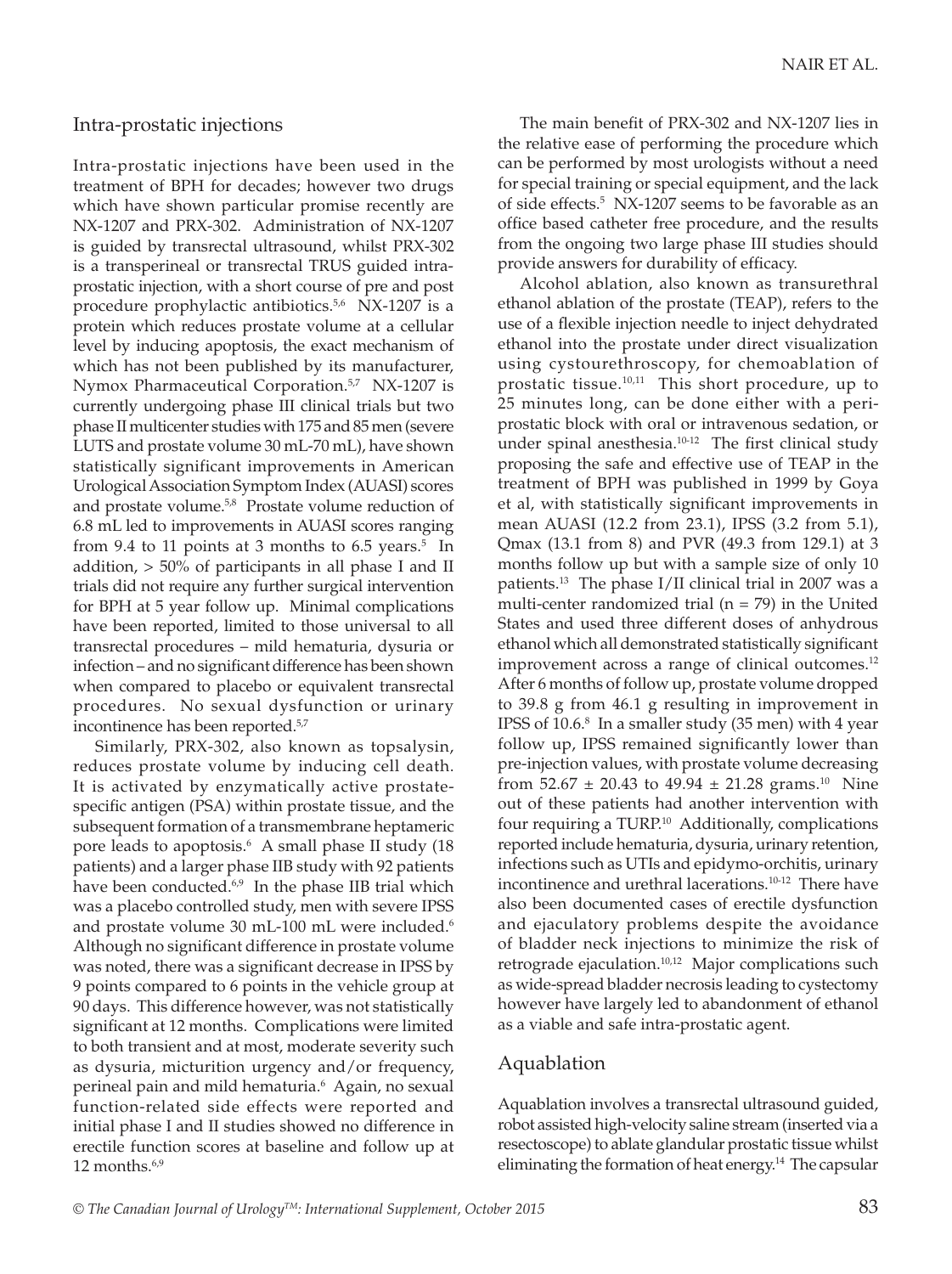tissue is spared and ablation is monitored endoscopically and under transrectal ultrasound guidance. In the initial canine survival study, superficial anticoagulation using a low power laser was also performed after ablation.<sup>15</sup> This canine study  $(n = 8)$  also confirmed Aquablation's rapid procedure time with mean ablation only taking 60.5 seconds, as well as its relative safety due to both the radiological and histological sparing of collagenous tissue such as blood vessels and the surgical capsule.<sup>15</sup> Although two of the dogs developed significant complications – bladder perforation – it was thought this was related specifically to canine anatomy.<sup>15</sup> Procedures in humans, done mostly under general anesthesia, have been found to take up to 12 minutes of ablation time and require catherization for  $24$  hours.<sup>14</sup> Phase I and II clinical studies, the largest of which used 21 patients, had an improvement of IPSS by 13-19 from baseline whilst the prostate volume reduction was 57 grams to 35 grams.<sup>14</sup> These results were still significant at 6 months. In addition, there were no complications in any of these clinical trials, including bleeding, clot retention, retrograde ejaculation, urinary incontinence or erectile dysfunction.

The efficacy and safety of the treatment is still to be validated in larger multi-center trials which are underway. The main advantage of this procedure is the non-dependence on the technical competency of the operator (though the operator is required to determine the limits of ablation through the Graphical User Interface), also the actual surgical time and efficiency is largely independent of prostate size.

# The Rezum system

The Rezum system uses radiofrequency to create thermal energy in the form of water vapor to ablate prostatic tissue without the thermal gradient produced by other ablative procedures.<sup>16,17</sup> The water vapor delivery device is inserted trans-urethrally under cystoscopic guidance and can be performed under local anesthetic with a mean procedure time of only 8 minutes.<sup>16,17</sup> First-in-man and phase I clinical trials  $(n = 30)$  have shown significant improvements in IPSS (10.7 from 23 at baseline). This corresponded to a mean 26% reduction in total prostate volume at 3 months.16 Similarly, a larger study of 44 men found reductions in prostate volume of 28.9% on Gadolinium-enhanced MRI at 6 months.<sup>17</sup> Adverse effects have been limited to transient urinary retention, mild dysuria and hematuria with no reported rectal injuries, urinary incontinence or sexual function-related side effects.<sup>17</sup>

The main advantage of this procedure is its ability to be performed as an outpatient under local anesthesia.

The reduction in volume has been moderate although ongoing multi-center trials are currently underway to confirm longer term efficacy.

# Prostatic artery embolization

Percutaneous transluminal prostatic artery embolization (PAE) has been proposed as a non-surgical alternative to the TURP.18-20 Reduction of prostate volume in PAE is achieved by the injection of an embolic agent – usually ethanol based – into the prostatic artery as the name suggests, and can be performed with unilateral or bilateral artery occlusion. $18-21$  This requires CT angiography prior to the procedure, a trained interventional radiologist and a mean procedure time of 2 hours.<sup>19,21</sup> Like several other minimally invasive therapies for BPH, the benefits of PAE include the avoidance of a general anesthetic and lack of hemorrhage during treatment.19-21 The first published cases by Carnevale et al in 2010, involved two patients who showed clinically significant improvements following the novel use of PAE for acute retention secondary to BPH.<sup>22</sup> There were prostate volume reductions of 27.8% and 47.8% at 6 month follow up. A phase II trial  $(n = 11)$ , which confirmed the technical success rates of 75% and clinical success rate of 91%, was performed.<sup>22</sup> Subsequent trials were even more favorable with technical success rates consistently greater than 90%, along with statistically significant improvements in clinical parameters at up to 30 months of follow up.19,20,23-26 The largest prospective non-randomized study included 255 patients with a mean follow up of 10 months, and a success rate of 72% after 24 months.<sup>23</sup> The IPSS improved from 24 to 9.1 at 36 months, but no significant difference in prostate volume was noted at a similar time interval.<sup>23</sup> The prostate volume was not correlated to functional outcomes. Similarly, a systematic review of the clinical studies did not find differences in clinical outcome between unilateral and bilateral prostatic artery occlusion, or size of particles used.19,20,23-26 Documented complications were largely transient, and included dysuria, hematuria, hematospermia, rectal bleeding, hematoma at the site of access, acute urinary retention and minor infections such as urinary tract infections, prostatitis and balanitis.19-26 Significant complications were largely theoretical and were related to the risks associated with inadvertent or untargeted ischemia affecting the bladder, rectum, anus and/or corpus cavernosum; however in the systematic review referred to previously, six cases of bladder ischemia were reported, with four cases requiring minor surgery.<sup>19</sup> There are no documented cases of urinary incontinence or sexual dysfunction.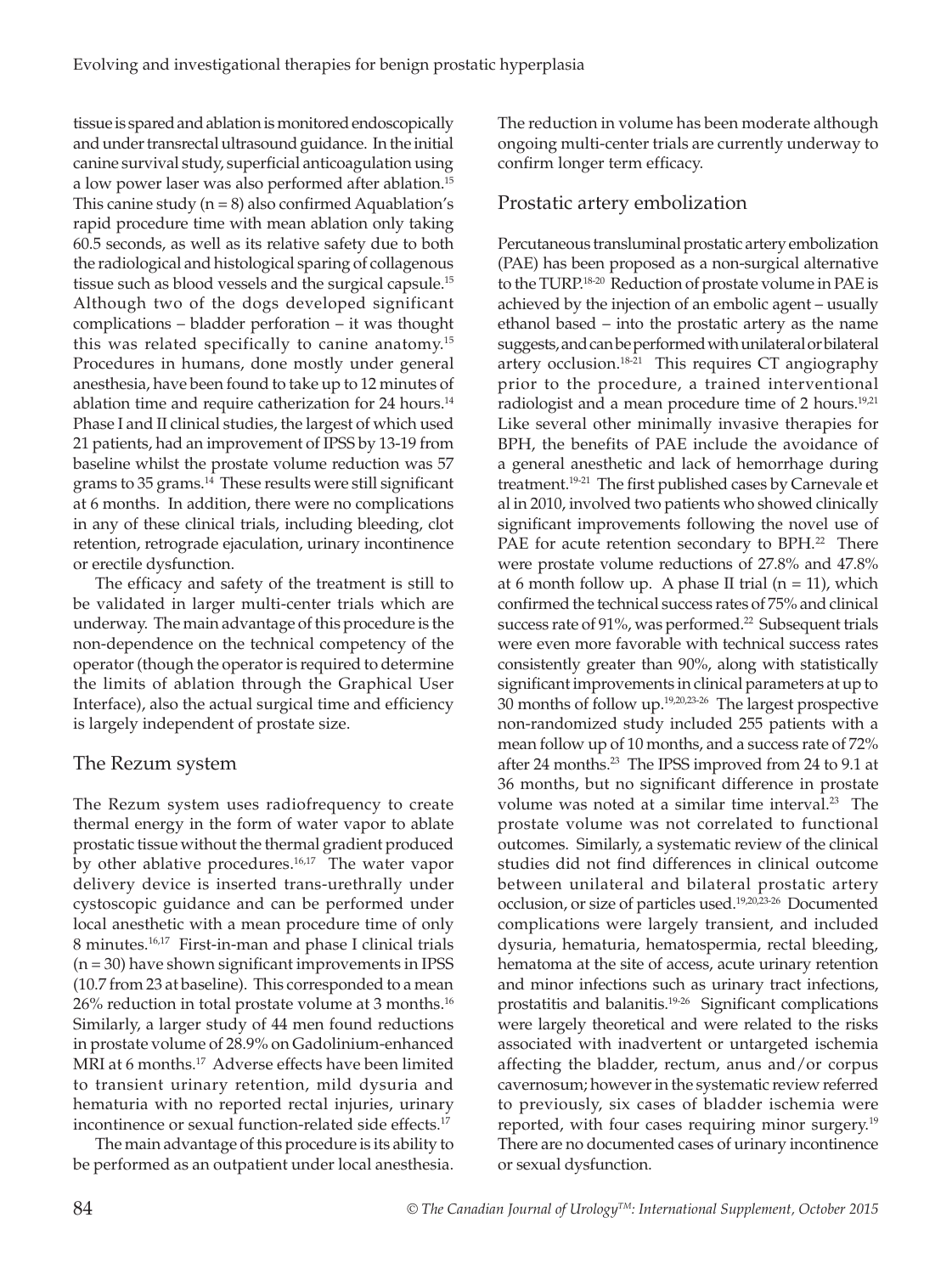Despite technical success rates of at least 90% across all individual studies to date, a high clinical failure rate ( $n = 131, 19\%$ ) has been reported in the review performed by Schreuder et al, with an unspecified proportion requiring subsequent TURP or re-embolization, which is of some concern.19 A large multi-center study is currently underway in the United Kingdom to compare the efficacy of PAE to TURP.18,27 Even if efficacy is proven, it seems unlikely this technique can be up taken by smaller centers due to the need for access to a sub-specialized interventional radiologist.

# **Histotripsy**

Histotripsy is the use of extracorporeal ultrasound energy to induce extreme pressure changes within tissue to create localized and oscillatory clusters of microbubbles which cause mechanical fractionation.<sup>28</sup> The violent collapse of these microbubble clusters then lead to cellular destruction, specifically the conversion of tissue into acellular liquid, a process known as cavitation.<sup>28</sup> The reason for histotripsy's growing popularity aside from its non-invasive nature and relatively short procedural duration, is its high precision/localization due to significant

differences in echogenicity between microbubbles and fractionated tissue making it ideal for the use of real time ultrasound monitoring.<sup>29</sup> Canine models have shown promising results in reducing prostate volumes by 12%-22%.28-34 Complications documented in order of incidence include mild to moderate hematuria without clot retention, perforated prostatic capsule and significantly less commonly; pelvic urinomata, superficial rectal erosions, recto-prostatic fistulae with associated abscess formation, peritonitis and urethral perforation.28-34 Human clinical trials are underway with the Vortx Rx device however these are currently suspending participant recruitment for their pilot study due to poor enrolment.<sup>35</sup> Given the safety concerns seen in the animal models, it seems highly unlikely this technology will progress to use in a clinical setting in its current form.

#### Conclusion

Currently, there are several promising techniques for BPH on the horizon, Table 1. Techniques such as PAE which have been in development since the 1980's have made significant progress with the availability of better imaging equipment. Some are progressing to phase III studies, such as NX-1207, aquablation and

| Technology                                               | Largest<br>series<br>published | Longest<br>follow up | Symptom<br>score<br>improvement                                         | $\Delta Q$ max                        | $\Delta$ Prostate<br>volume                  | Re-intervention<br>rates |
|----------------------------------------------------------|--------------------------------|----------------------|-------------------------------------------------------------------------|---------------------------------------|----------------------------------------------|--------------------------|
| Intra-prostatic Phase II<br>NX-1207<br>injection         | $(n = 175)^5$                  | $6.5 \,\mathrm{yr}$  | Mean AUASI<br>vs. baseline at<br>90 days (all<br>doses) = $\sqrt{9.35}$ | n/a                                   | $\downarrow$ 6.8 mL in<br>transition<br>zone | 45%                      |
| Intra-prostatic Phase IIB<br><b>PRX-302</b><br>injection | $(n = 92)^6$                   | $12 \text{ mo}$      | <b>IPSS NS</b><br>vs. placebo<br>at $12 \text{ mo}$                     | NS vs. placebo<br>at 12 mo            | NS vs.<br>placebo<br>at 6 mo                 | n/a                      |
| Intra-prostatic Phase II<br>ethanol<br>injection         | $(n = 79)^{12}$                | 4 yr                 | IPSS vs. baseline<br>at 6 mo (lowest<br>$dose) = 10.6$                  | $\frac{3.2 \text{ mL}}{s}$<br>at 6 mo | $\sqrt{6.3}$ g<br>at 6 mo                    | 20%                      |
| Aquablation                                              | Phase I<br>$(n = 21)^{14}$     | $12 \text{ mo}$      | IPSS vs. baseline<br>at 6 mo = $\sqrt{14.1}$                            | $13.1$ mL/s<br>at 6 mo                | $\sqrt{22}$ g<br>at 6 mo                     | n/a                      |
| The Rezum<br>system                                      | Phase I<br>$(n = 30)^{16}$     | $12 \text{ mo}$      | IPSS vs. baseline<br>at 12 mo = $\sqrt{12.3}$                           | $\uparrow$ 4.1 mL/s<br>at 12 mo       | $\downarrow$ 26%<br>at 3 mo                  | n/a                      |
| Prostatic<br>artery<br>embolization                      | Phase II<br>$(n = 255)^{23}$   | 36 mo                | IPSS vs. baseline<br>at 36 mo = $\sqrt{15.0}$                           | $14.7$ mL/s<br>at 24 mo               | $\downarrow 13.7\%$<br>at 30 mo              | 19%                      |
| $n/a$ = not available                                    |                                |                      |                                                                         |                                       |                                              |                          |

TABLE 1. **Summary of clinical trials on evolving techniques focusing on efficacy**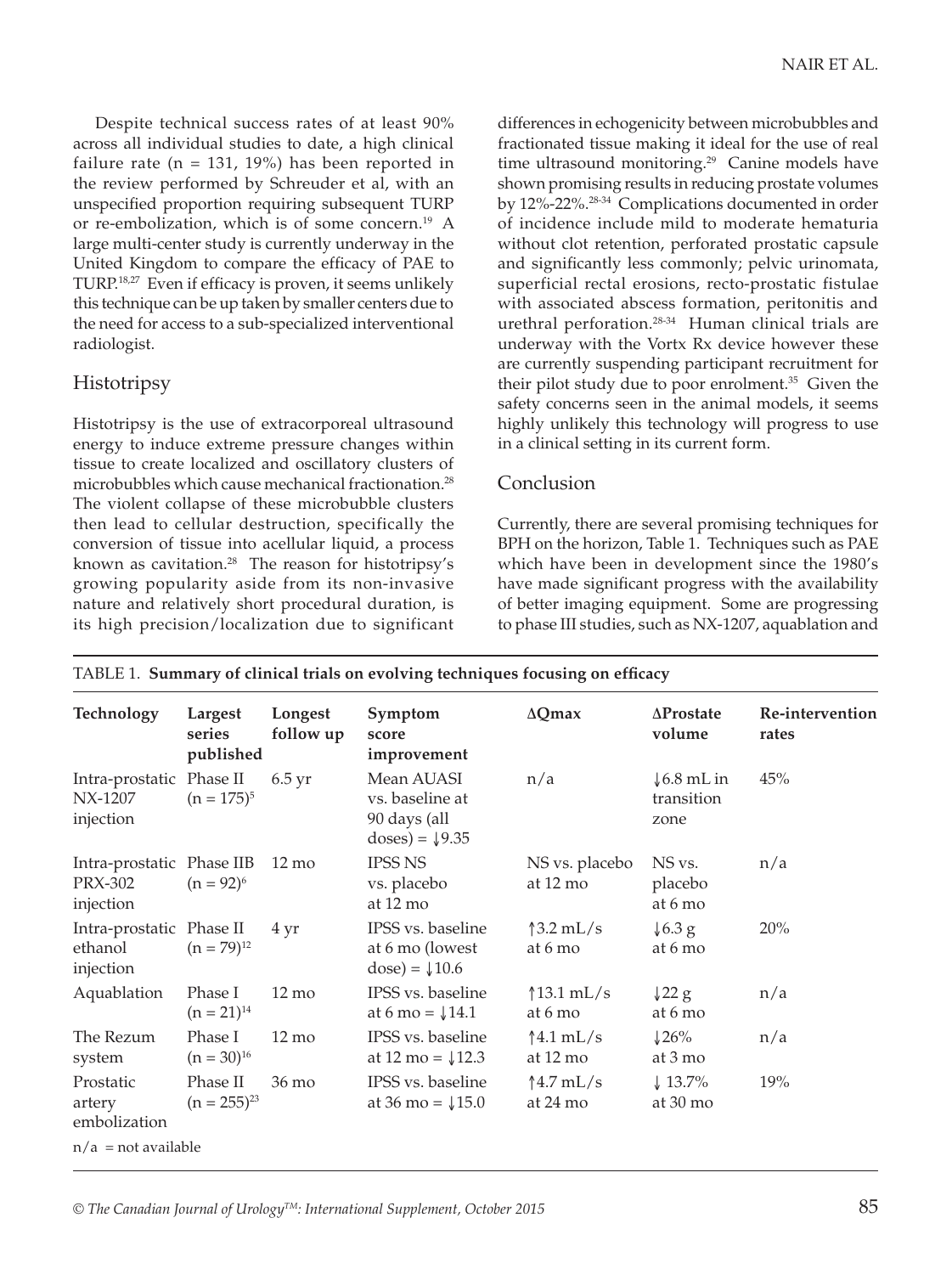PAE, whereas the future of histotripsy technology is in doubt. Pilot studies have found significant differences in symptom scores compared to baseline with these devices however, as investigators of PRX-302 discovered, the placebo effect can also be significant. Treatments, in comparison to a placebo arm, may not have a statistically significant benefit. There may be several new techniques available to the urologist within a decade, and ultimately the technique's success will continue to depend on patient selection and skill of the operator.

#### **Disclosure**

Dr. Shiva Madhwan Nair and Dr. Marie Adrianne Pimentel have no disclosures.

Dr. Peter J. Gilling is an investigator for PROCEPT BioRobotics.  $\Box$ 

#### References

- 1. Irwin DE, Milsom I, Hunskaar S et al. Population-based survey of urinary incontinence, overactive bladder, and other lower urinary tract symptoms in five countries: results of the EPIC study. *Eur Urol* 2006; 50(6):1306-1314;discussion 1314-1315.
- 2. Lee SW, Choi JB, Lee KS et al. Transurethral procedures for lower urinary tract symptoms resulting from benign prostatic enlargement: a quality and meta-analysis. *Int Neurourol J* 2013;17(2):59-66.
- 3. Lusuardi L, Hruby S, Janetschek G. New emerging technologies in benign prostatic hyperplasia. *Curr Opin Urol* 2013;23(1):25-29.
- 4. Chung A, Woo HH. What's truly minimally invasive in benign prostatic hyperplasia surgery? *Curr Opin Urol* 2014;24(1):36-41.
- 5. Shore N, Cowan B. The potential for NX-1207 in benign prostatic hyperplasia: an update for clinicians. *Ther Adv Chronic Dis* 2011;2(6):377-383.
- 6. Elhilali MM, Pommerville P, Yocum RC et al. Prospective, randomized, double-blind, vehicle controlled, multicenter phase IIb clinical trial of the pore forming protein PRX302 for targeted treatment of symptomatic benign prostatic hyperplasia. *J Urol* 2013;189(4):1421-1426.
- 7. Kunit T, Lusuardi L. An evidence-based review of NX1207 and its potential in the treatment of benign prostatic hyperplasia. *Res Rep Urol* 2014;6:67-70.
- 8. Shore N. NX-1207: a novel investigational drug for the treatment of benign prostatic hyperplasia. *Expert Opin Investig Drugs* 2010;19(2):305-310.
- 9. Denmeade SR, Egerdie B, Steinhoff G et al. Phase 1 and 2 studies demonstrate the safety and efficacy of intraprostatic injection of PRX302 for the targeted treatment of lower urinary tract symptoms secondary to benign prostatic hyperplasia. *Eur Urol* 2011;59(5):747-754.
- 10. Sakr M, Eid A, Shoukry M, Fayed A. Transurethral ethanol injection therapy of benign prostatic hyperplasia: Four year follow up. *Int J Urol* 2009;16(2):196-201.
- 11. El-Husseiny T, Buchholz N. Transurethral ethanol ablation of the prostate for symptomatic benign prostatic hyperplasia: long-term follow-up. *J Endourol* 2011;25(3):477-480.
- 12. Plante MK, Marks LS, Anderson R et al. Phase I/II examination of transurethral ethanol ablation of the prostate for the treatment of symptomatic benign prostatic hyperplasia. *J Urol* 2007;177(3):1030-1035.
- 13. Goya N, Ishikawa N, Ito F et al. Ethanol injection therapy of the prostate for benign prostatic hyperplasia: preliminary report on application of a new technique. *J Urol* 1999;162(2):383-386.
- 14. Gilling P, Tan A, Anderson P. PD5-02 Multicenter experience of a novel treatment for BPH: aquablation image guided robot-assisted water jet ablation of the prostate. *J Urol* 2015; 193(4):e92-e93.
- 15. Faber K, de Abreu AL, Ramos P et al. Image-guided robotassisted prostate ablation using water jet-hydrodissection: initial study of a novel technology for benign prostatic hyperplasia. *J Endourol* 2015;29(1):63-69.
- 16. Dixon C, Cedeno ER, Pacik D et al. PD26-09 transurethral water vapor therapy for BPH; 1-year clinical results of the first-inman and Rezum I clinical trials using the Rezum system. *J Urol* 2014;4(191):e762.
- 17.Mynderse LA, Hanson D, Robb RA et al. Rezūm system water vapor treatment for lower urinary tract symptoms/benign prostatic hyperplasia: validation of convective thermal energy transfer and characterization with magnetic resonance imaging and 3-dimensional renderings. *Urology* 2015;86(1): 122-127.
- 18. Somani BK, Hacking N, Bryant T et al. Prostate artery embolization (PAE) for benign prostatic hyperplasia (BPH). *BJU Int* 2014;114(5):639-640.
- 19. Schreuder SM, Scholtens AE, Reekers JA et al. The role of prostatic arterial embolization in patients with benign prostatic hyperplasia: a systematic review. *Cardiovasc Intervent Radiol* 2014;37(5):1198-1219.
- 20.Wang MQ, Guo LP, Zhang GD et al. Prostatic arterial embolization for the treatment of lower urinary tract symptoms due to large (> 80 mL) benign prostatic hyperplasia: results of midterm follow-up from Chinese population. *BMC Urol* 2015;15(1):33.
- 21. Carnevale FC, Antunes AA, Da Motta-Leal-Filho JM et al. Review of current outcomes of prostate artery embolization to treat patients with lower urinary tract symptoms due to benign prostatic hyperplasia. *UroToday International Journal* 2012; 5(5):1-6.
- 22. Carnevale FC, da Motta-Leal-Filho JM, Antunes AA et al. Quality of life and clinical symptom improvement support prostatic artery embolization for patients with acute urinary retention caused by benign prostatic hyperplasia. *J Vasc Interv Radiol* 2013;24(4):535-542.
- 23. Pisco JM, Tinto HR, Campos Pinheiro L et al. Embolisation of prostatic arteries as treatment of moderate to severe lower urinary symptoms (LUTS) secondary to benign hyperplasia: results of short-and mid-term follow-up. *Eur Radiol* 2013;23(9):2561-2572.
- 24. Tinto HR, Pisco JM, Bilhim T et al. Prostatic artery embolization in the treatment of benign prostatic hyperplasia: short and medium follow-up. *Tech Vasc Interv Radiol* 2012;15(4):290-293.
- 25. Grosso M, Balderi A, Arno M et al. Prostatic artery embolization in benign prostatic hyperplasia: preliminary results in 13 patients. *Radiol Med* 2015;120(4):361-368.
- 26. Antunes AA, Carnevale FC, da Motta Leal Filho JM et al. Clinical, laboratorial, and urodynamic findings of prostatic artery embolization for the treatment of urinary retention related to benign prostatic hyperplasia. A prospective singlecenter pilot study. *J Vasc Interv Radiol* 2013;36(4):978-986.
- 27. Clinical Trials.gov. UK Rope Register Study. Available from URL: https://clinicaltrials.gov/ct2/show/NCT02434575. Accessed 14th June 2015.
- 28. Lake AM, Hall TL, Kieran K et al. Histotripsy: minimally invasive technology for prostatic tissue ablation in an in vivo canine model. *Urology* 2008;72(3):682-686.